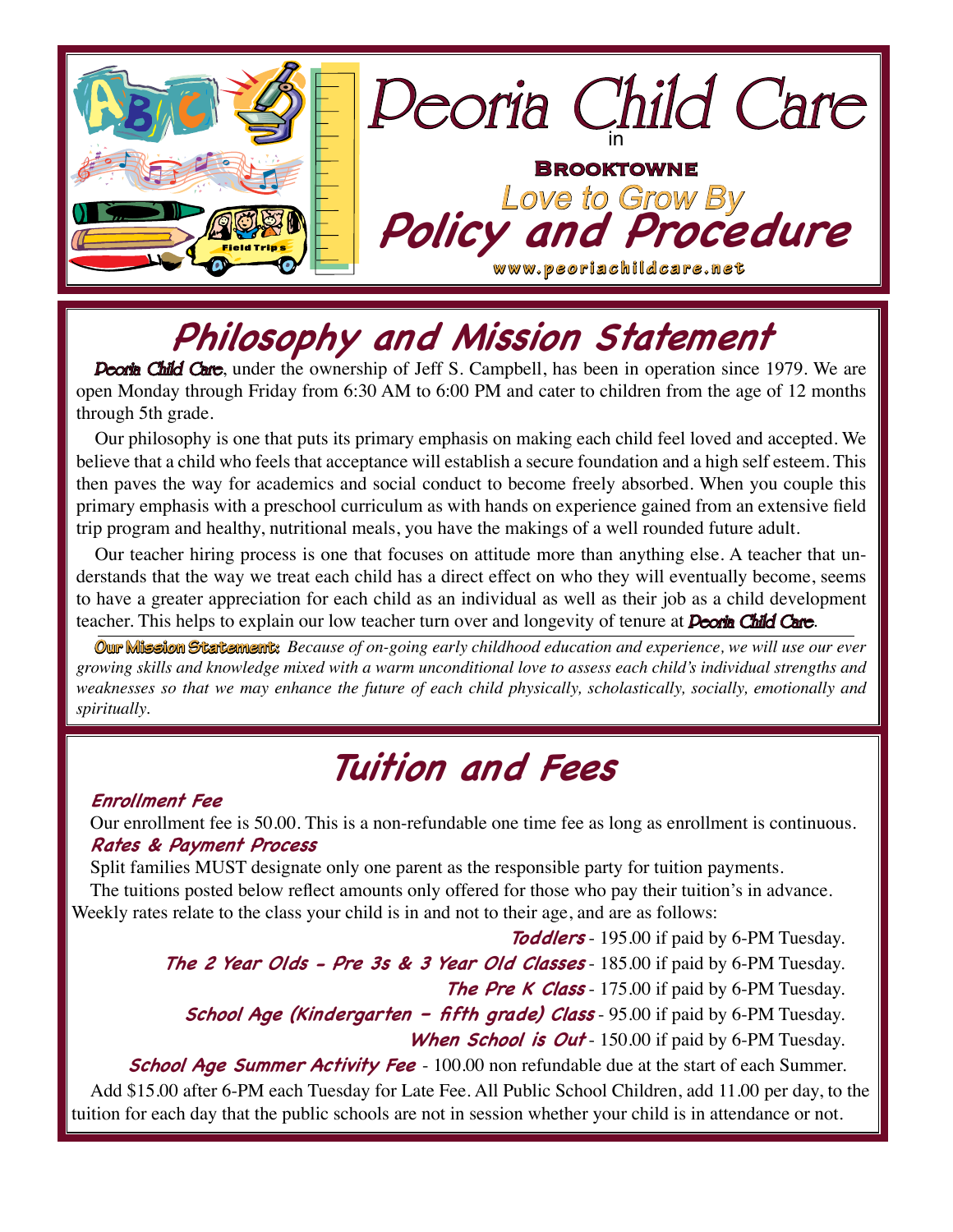### **Tuition and Fees Continued**

### **Delinquent Tuition Termination**

If an account remains delinquent for 2 weeks, child care services will be terminated effective Tuesday at 6-PM of the third delinquent week. If collection proceedings must be activated then all cumulative late fees, legal fees and or collection percentages will be added to the outstanding balance.

### **Withdrawing Child**

A two weeks notice is required before withdrawing your child from our facility. If we do not receive notice of your child's withdrawal you will be liable for all tuition payments up until notification has been made.

### **Please Read The Following**

All tuition's are paid to hold your child's space at *Peoria Child Care* and therefore are payable 52 weeks per year, regardless of whether or not your child is in attendance.

### **State Assistance Families Only**

All state assistance families who have not paid for their monthly co-payment, or their child's missed EBT swipes for days attended before the last day of the current month, will lose their child's space at Peoria Child Care beginning the first day of the following month. We will only accept those families who qualify as W5.

Due to state assistance budget cuts, families who consistantly miss EBT swipes for days in attendance, and or fail to have their child(ren) in attendance at least 16 days each month, will also lose their child's space.

### **Late Pick-up Fee**

Our operating hours are from 6:30 AM to 6:00 PM. Doors will not open before 6:30 AM. There will be a 5.00 late charge assessed any time within the first 10 minutes after 6:00 PM, our time. Then 1.00 will be charged for every minute until the child is picked up by an authorized adult. This payment should be made payable immediately, and will be used to compensate for overtime pay.

# **Holidays Closed**

### **News Years, Memorial Day, July 4th, Labor Day, Thanksgiving and Christmas**

A full weeks tuition is paid even though we are closed these 6 holidays. (This helps us give the teachers paid holidays.) When any of these holidays fall on a Saturday or Sunday, the most prevalent day recognized by local business, government agencies, schools etc. will be the day observed by **Deoria Child** Care and therefore we will be closed on these week days.

# **Morning and Evening Procedure**

### **Dropping Off And Picking Up Your Child**

All adults that the parents or legal guardians deem as authorized to drop off, pick up or call in case of an emergency MUST be in our files, with photo. All adults should be prepared to show identification to any staff making that request. In the event that an adult who has *not* been authorized to pick up a child is needed do so, we must be contacted by an authorized parent or guardian in advance and given specific identifying information such as a Social Security number, name, physical features, etc.

For your child's safety all parents MUST escort their children into and out of the classroom, making sure the teacher knows your children have arrived or are about to depart. Due to the problem of some children running into our parking lot when the authorized adults arrive, we must make claim that our responsibility for the care of your child(ren) ceases at any time a parent or authorized adult is on **Deoria Child Care** property.

Please DO NOT drop your child(ren) off between 11:00 am and 2:30 pm. This is a period that includes preparing for and eating lunch as well as nap and is a rough time for any child to transition in to.

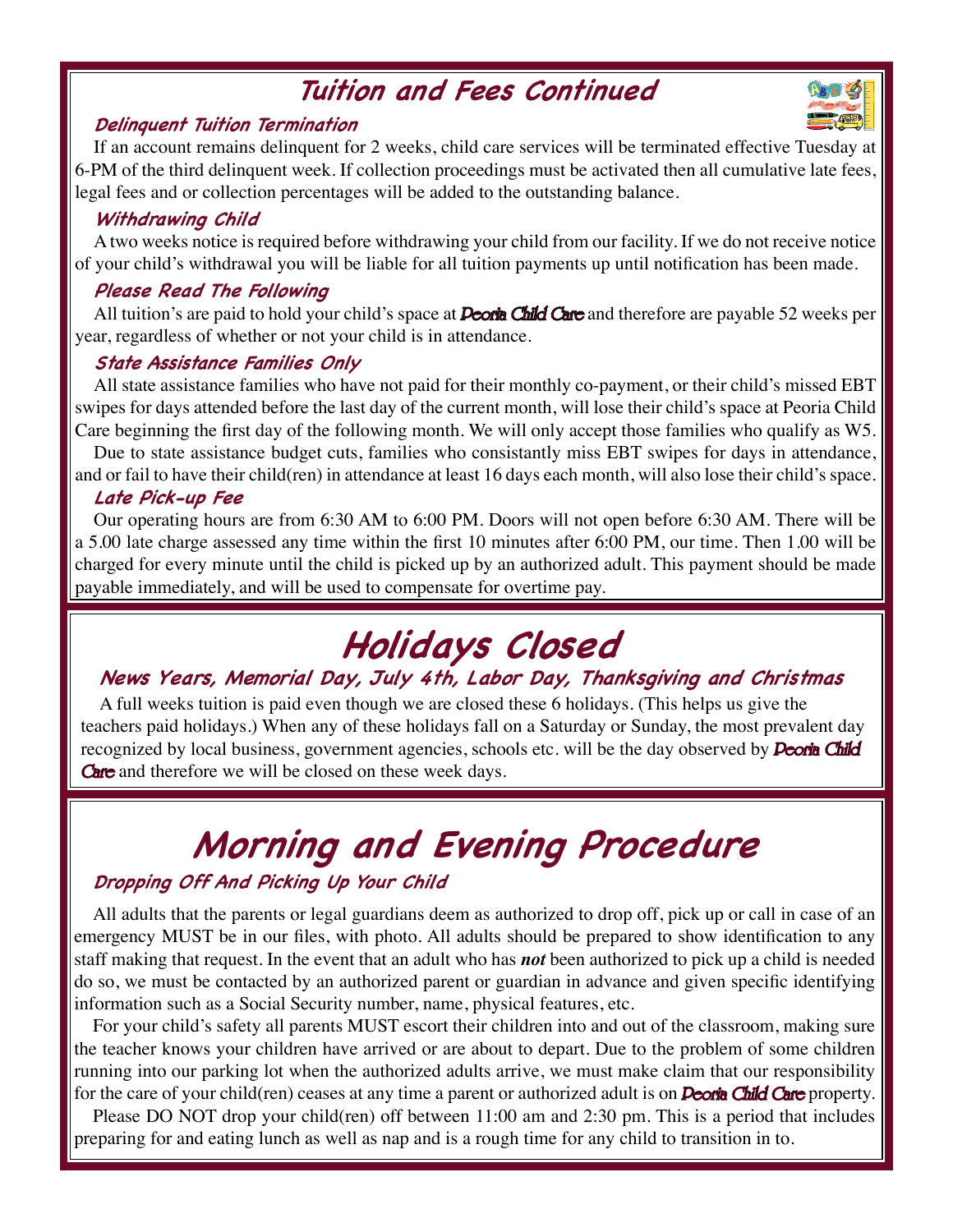## **Meals**



### **Meals**

Breakfast will be served until 8:30 AM and lunch no later than 11:30 AM. Please make sure your child is here in plenty of time to be served. In order to plan for enough lunch to go around, please call us by 10:30 AM if your child will be late. It is important to be aware of the activities which are posted in the monthly calendar of events or on the front door. Some, not all, field trips may involve the need for a sack lunch to be brought from home, or enough funds for adsdmission and or the purchase of a lunch.

# **Transportation Procedure**

### **Transportation And Field Trips**

Peoria Child Care will be authorized to transport your children to and from school and on various field trips taken throughout your child's stay at our facility. It is important to be continually aware of the activities which are posted on the monthly calendars, (located on the front entry counter). Activities of particular importance, such as field trips and or events involving an additional fee, will also be posted on a sign in the hall next to your child's classroom door as well as the front door.

### **Late Arrival**

Children who arrive too late for scheduled field trips will be placed in any of the remaining classes with available space. If there is no class with available space a parent or authorized adult will be notified and asked to make arrangements for the child to be either transported to the site of the field trip or picked up until the his or her class returns to the facility.

### **Car Seats**

Our 30 passenger bus has been built to meet State and Federal safety requirements, and so, does not require the use of car seats. If you still want your child to ride in a car seat please let us know and be responsible for leaving a car seat with us the day of the field trip, and be sure to label the car seat with the child's name.

# **Things to Bring**

Each child should have a complete change of clothing on hand at all times. Milk for baby bottles, formula and disposable diapers should be supplied as needed. All children must wear shoes. Coats, clothing, blankets and bottles should be labeled with child's name. A charge of \$1.00 per diaper will be made if they are provided by the center, unless those diapers used are replaced the next day along with an additional supply for that normal days use. Any clothing supplied by the center should be cleaned and returned the following day.

## **Records**

Our compliance file records are accessible to all and are located in the wall mounted file holder on the parent bulletin board over the front counter as you enter our facility.

# **Child Abuse**

As you know it is mandatory, by law, to report any and all instances of child abuse. The child care industry is especially targeted with liability by the state, and rightfully so, to report any suspected child abuse.

## **Discipline**

There is NO spanking whatsoever at **Deoria Child Care**. We use tried and tested appropriate consequences that involve positive reinforcement and redirection or a calming down period, not to exceed 5 minutes.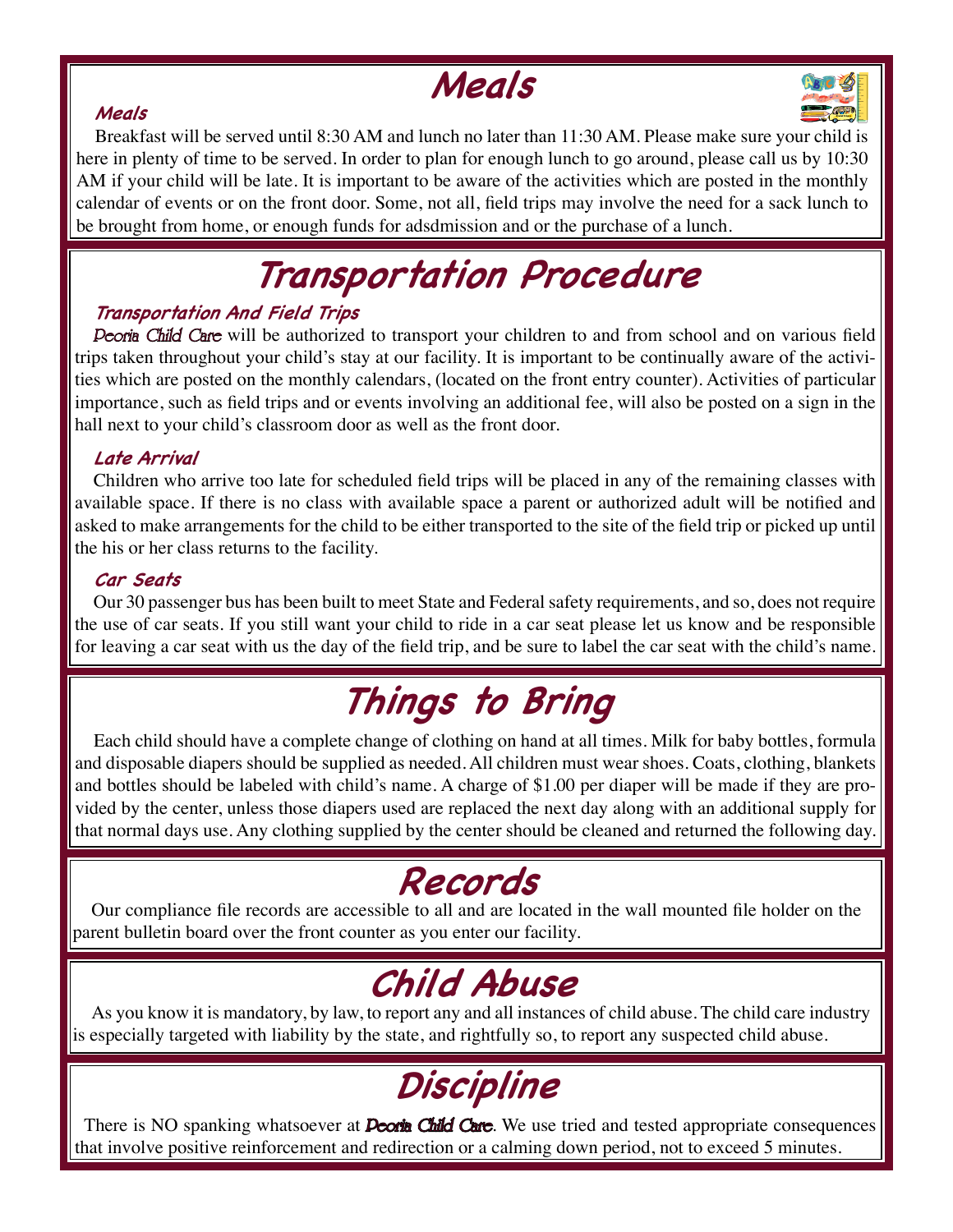### **Illness Procedure**

### **Illness And Injury**

*During an illness outbreak of any kind, special notice will be posted concerning any changes to our child pickup and quarantine policy that MUST be revised to address associated outbreak symptoms in an effort to maximize safety for all PCC kids and families. Below is our Illness policy under normal conditions.*

What we consider to be symptoms of a contagious illness that must be picked up are:

- A fever of 99.7 degrees or more,
- One or more occurrences of Vomiting,

• Two or more occurrences of Diarrhea (unless any children in the same class have had occurrences of Diarrhea in the last 24 hours. At that time one occurrence will be considered a contagious illness),

- The development of any rash,
- Any discharge from the eye,
- Any appearance of head lice or nits attached to any hair strand,
- Any moist sores or pus filled blisters especially showing up on exposed parts of the body.

Any child showing symptoms of a contagious illness MUST NOT be brought to the Day Care Center. If a child becomes ill at the center he or she will be isolated and the parents notified to have the child taken home. All children sent home must be symptom and fever free for 24 hours without aid of medication to return to the center. This is our pandemic policy and will remain until futher notice.

If a medical emergency occurs and no authorized adult can be reached, then we, here at *Deoria Child Care* will be authorized to take the child to the nearest medical center. However, we will not be responsible for further complications due to delay in prompt medical attention. (It is very important that all authorized adult forms be kept current).

If illness or injury should occur away from the facility the day care center will be contacted and informed of the procedure to be taken depending on severity and proximity to treatment.

### **Covid**

Due to ever changing variants and guidlines as well as each unique situation surrounding positive cases and extent of exposure, our Covid guidlines, concerning quarantine periods and possible closure of either classroom(s) or School will vary. We have implemented a mass-group texting means of communicating our Covid policy. Make sure we have current Text Messaging numbers at all times

### **Medication**

All medication must be kept in our administrative office and administered by office personnel. An authorized adult must give signed permission along with detailed instructions with dosage amounts and times to be given. Any perscription medication must dropped off in original perscription packaging.

## **Communication**

We want to create a growth environment that is as consistent as possible with each child's home. We encourage your communication with either the director, owner or your child's teacher to help us to create that consistentcy in your child's life. Love to Grow By

I have read and understand all of the provisions including amendment page set forth by Peoria Child Care

Parent

Director\_\_\_\_\_\_\_\_\_\_\_\_\_\_\_\_\_\_\_\_\_\_\_\_

Date\_

**www.peoriachildcare.net** Revised 1/27/2022